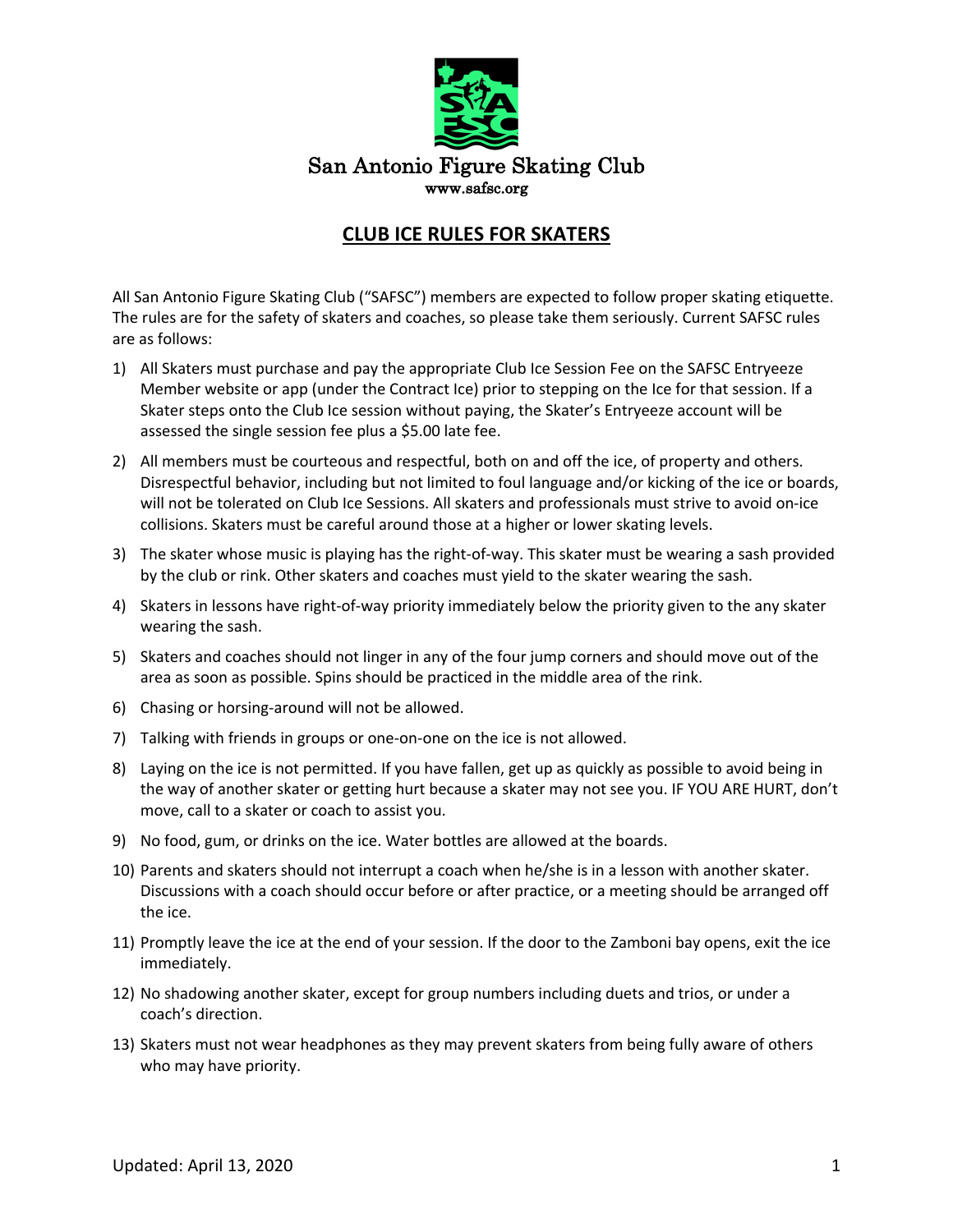

- 14) Props must not endanger any skaters on the ice. Handheld props may be used at any time. On ice props can be used during a lesson in which a coach has control of the prop and will remove it from the ice immediately after use.
- 15) Music and Right of Way Rules:
	- A) Any skater may have his or her music played during a club ice session. If there are several skaters that want to play their music, put your music request in the queue.
	- B) Music will be played in the order submitted with the following exceptions:
		- i) Coaches may "bump" a skater's music to the top of the order if that skater is in a lesson.
		- ii) Coaches may "bump" another skater only twice during a given lesson.
		- iii) There will be one skater request played between each coach requested "bump"
	- C). A piece of music may only be restarted due to technical difficulty.
	- D) After a skater's music is played, it will be placed at the end of the queue where it may be played again after all requested music has been played at least once and the rotation begins again – time permitting.
	- E) Skaters with two programs will have the second program played with the same priority as if requesting the first program a second time – played as time allows after all other submitted music has been played one time.
	- F) During busy time, typically prior to competitions and shows, the SAFSC will make an effort to have a music monitor for club ice sessions. However, in the absence of a session music monitor both skaters and coaches must be respectful of each other and support maintaining the above process to the best of their ability.
	- 16) The above rules are subject to change as determined by the SAFSC Board of Directors and notice of any such change will be provided.
	- 17) If there are any questions about these rules during a session, please see a Safe Sport committee member, SAFSC Director or Officer. Skaters who are not in compliance with the above rules are subject to the following disciplinary process at the discretion of the Safe Sport committee.
		- A) 1st Offense: Skater is given a polite reminder (and coach and/or parent as appropriate) will be notified of the violation and given a verbal warning.
		- B) 2nd Offense: Skater (and coach and/or parent as appropriate) will be notified of the violation and given a verbal warning will be asked to leave the ice for the remainder of the day and a written notice will be sent to the skater, coach and parent (when applicable) - there will be no refund for the missed session(s).
		- C) 3rd Offense: Skater (and coach and/or parent as appropriate) will be notified of the violation and given a verbal warning will be asked to leave the ice for the remainder of the day and a